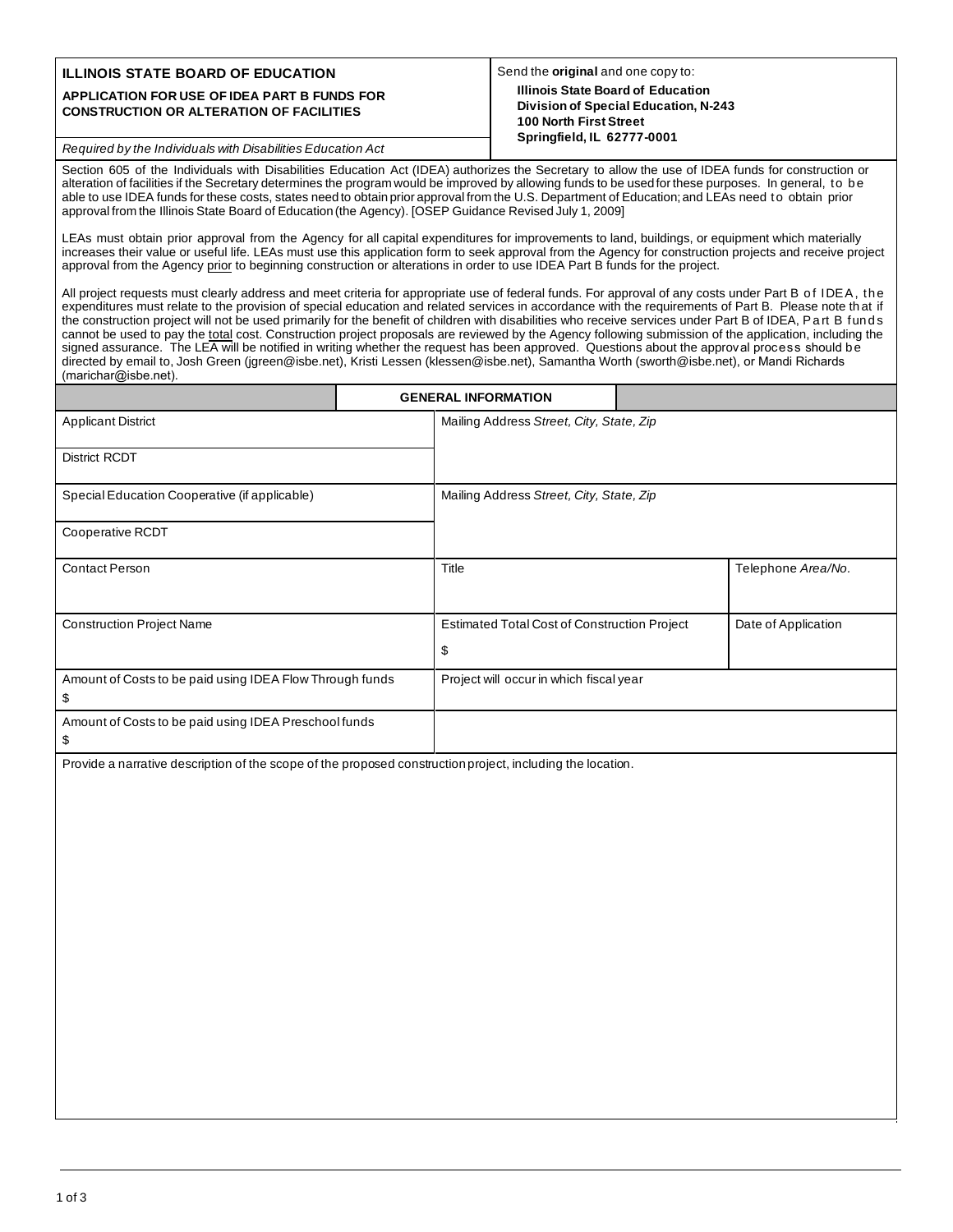| Describe the need for the construction project. |  |
|-------------------------------------------------|--|
|                                                 |  |

|                                                                                                                                                                                                                                                                         |                                                                                                           | <b>GENERAL INFORMATION (cont.)</b>               |                                             |                                                                              |
|-------------------------------------------------------------------------------------------------------------------------------------------------------------------------------------------------------------------------------------------------------------------------|-----------------------------------------------------------------------------------------------------------|--------------------------------------------------|---------------------------------------------|------------------------------------------------------------------------------|
| Describe how the proposed construction project will improve the special education program for children with disabilities. If students are removed from<br>the regular education setting, describe the plan to return the students to the regular education environment. |                                                                                                           |                                                  |                                             |                                                                              |
| Identify the impairments of the children with disabilities intending to use the facility. Check all that apply.                                                                                                                                                         |                                                                                                           |                                                  |                                             |                                                                              |
| Autism<br>$\mathbb{R}^n$<br><b>Cognitive Disability</b><br>$\mathbb{R}^n$<br>Deaf Blind<br><b>Emotional Behavioral Disability</b>                                                                                                                                       | Hearing Impairment<br>Other Health Impairment<br>Orthopedic Impairment<br>Significant Developmental Delay |                                                  | Traumatic Brain Injury<br>Visual Impairment | <b>Specific Learning Disability</b><br>Speech and Language Impairment        |
| Identify the age ranges of the children with disabilities who will use the<br>facility.                                                                                                                                                                                 |                                                                                                           | who will benefit from this construction project. |                                             | Identify the number of children with disabilities currently in your district |
| Ages 6-21<br>Ages 3-5                                                                                                                                                                                                                                                   |                                                                                                           | $1 - 10$<br>$11 - 20$<br>$21 - 30$               | $31 - 40$<br>41-50<br>50-75                 | 76-100<br>$100+$                                                             |
| Describe how the proposed construction project is consistent with the requirements of IDEA Part B, including requirements related to least restrictive<br>environment (34 CFR § 300.114), placement (34 CFR § 300.116), and IEP implementation.                         |                                                                                                           |                                                  |                                             |                                                                              |